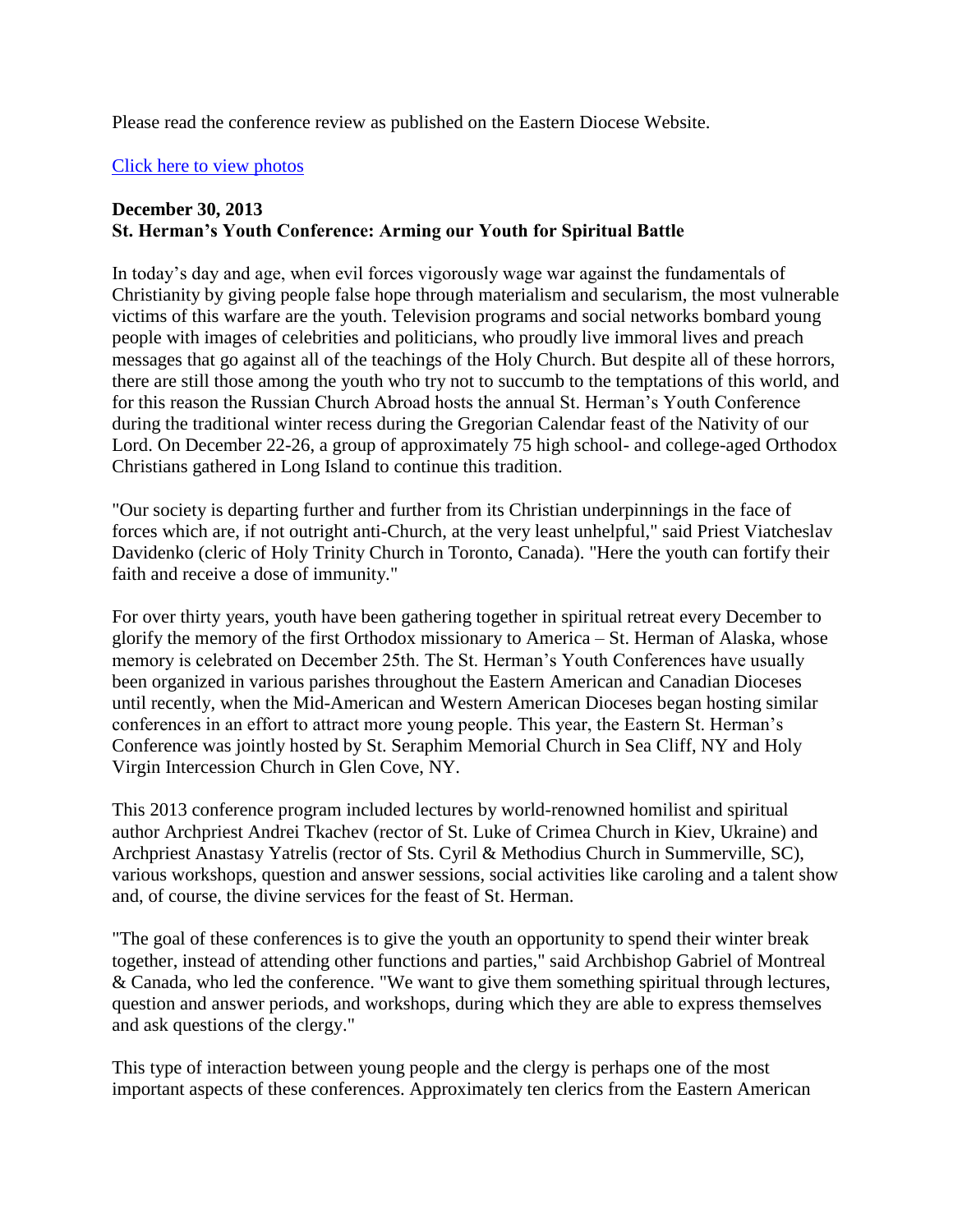and Canadian Dioceses took time off from their busy schedules to participate in the conference as speakers, confessors, and simply friends to the youth. "They not only run the official parts of the conference, but try to talk to us on everyday topics. You get the impression that there's nothing off-limits," said Vladimir Soukharev from Toronto.

During the meals and between lectures, the clergy would mingle with the youth and even share in edifying jokes with them. "Jokes often allow for more open discussion," explained Soukharev. "They try to support our jokes and we support theirs, and when we do this, we create an atmosphere of absolutely non-formal interaction."

While it may seem strange that clerics would joke around with the youth, this type of interaction ultimately leads to something more: "We joke together today and the youth get that, 'Yes, I can approach him,' and tomorrow, they'll approach batushka with more serious life problems."

Archpriest George Lagodich from Montreal is one of the clerics who participated in the conference, and believes that spending time with the youth benefits him just as much as it does them. "When you are able to influence a young person's life in a way that allows them to grow up and live a normal life in today's crazy world, it gives you a feeling of satisfaction that you just cannot put into words. It goes beyond being a pastor – it's the opportunity to do something for someone else."

With no formal boundaries between the clergy and youth, one might expect that the workshops would be mundane, but this was certainly not the case at this year's conference. "The topics are relevant to what you're going through and the discussions are certainly not boring – they make sense," explained Xenia Jarostchuk from Boston.

Conference participants were given an opportunity to submit questions on pieces of paper, which were distributed to the clergy who had set time limits during which they could offer answers. In the words of Soukharev, the answers were phenomenal: "I thought that answers would be limited to 'Yes or No,' but they had allotted time, say three minutes, and this was often not enough to accommodate their entire answers." While the questions ranged from liturgical to practical issues, the main emphasis was on living a healthy spiritual life in today's world. "We live in a world where people are always trying to find their 'inner peace' and find what 'makes them happy,' but here we have a chance to get answers to these questions from an Orthodox perspective and they make so much sense," said Jarostchuk.

While many of their peers are vacationing on the beach or at ski resorts, the participants of St. Herman's Conference chose to spend their winter break in a spiritual environment. To the average American college student, this would seem rather strange and even uncool. So what is it about these conferences that young people find so attractive? "This is my sixth year going to one of these conferences and it is absolutely cool to go to St. Herman's," said Jarostchuk. Soukharev explained, "You can just relax at the beach, but here we can better understand ourselves and get acquainted with other young people. This is something you can't miss."

Xenia Jarostchuk admitted that, when she first started coming to St. Herman's Conference, it was because she wanted to be with her friends and not because she was particularly concerned with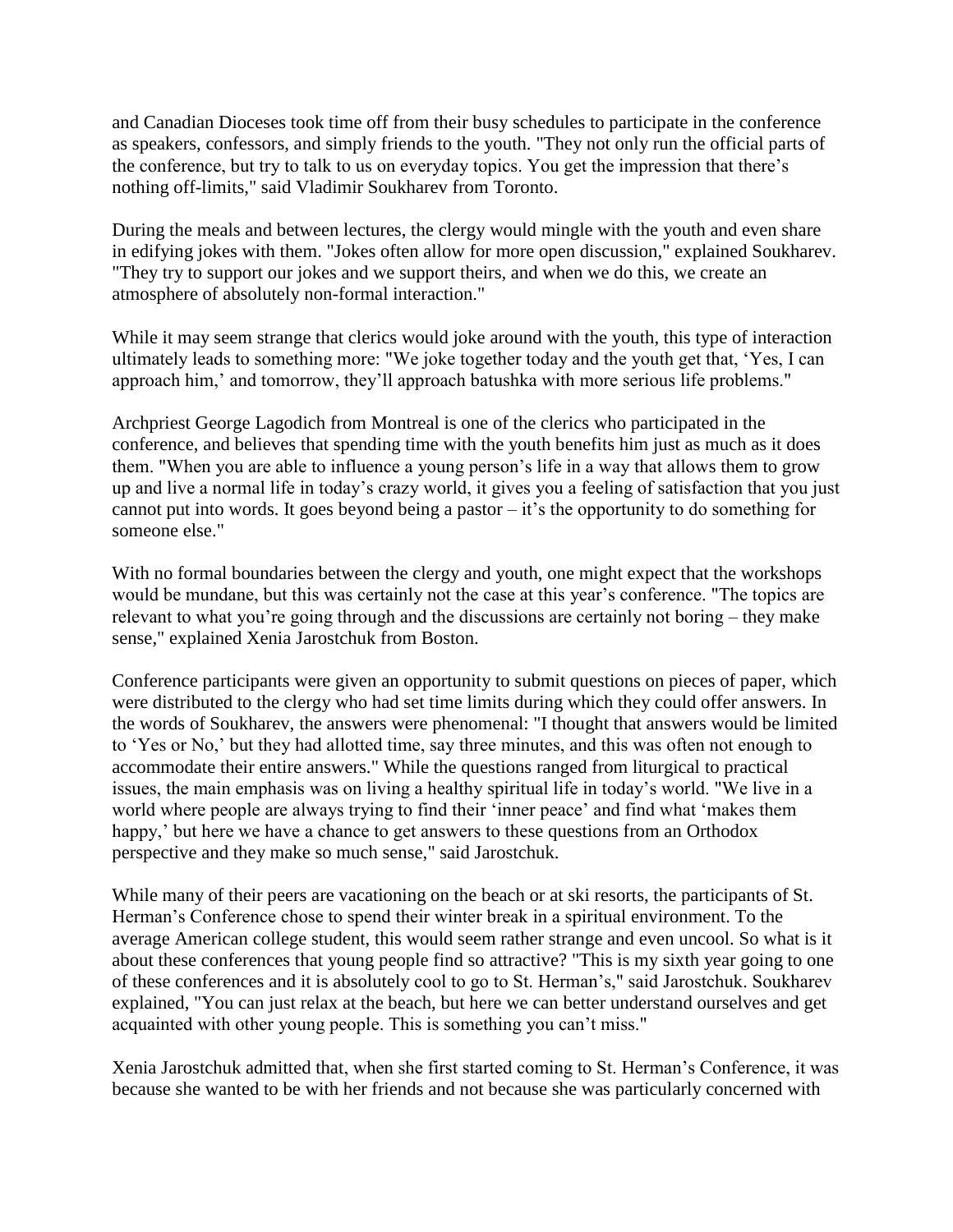its spiritual benefits. "But then I found out how nice it was to meet with people from all over the world who had similar interests, and we started to bond on a spiritual and social level." When asked to give an example of these shared interests, she spoke about the awkward moment when her peers invited her to a party on a Saturday night. "It's hard to justify how I want to live a normal college life, but at the same time, I know that I have to go to church. It's hard to discuss things like that with people who are not Orthodox. But when you come here, you can have discussions with people who know what it's like to be an American 20-year-old, but at the same time be an Orthodox Christian." Fr. George echoed these remarks, saying, "These conferences offer something that the rest of the world cannot give our youth – the ability to make Orthodox friends. They show me that there is hope for our youth in this world."

St. Herman's Conference not only restores hope for the youth, but also for older generations, who are counting on them to one day lead the Church. "Young people are our future. This is not some tired cliché; these are truly the people who, God willing, will one day bid us our final farewell. And we would like them to do so according to all the traditions of our Orthodox Faith," said Fr. Viatcheslav. Archbishop Gabriel explained succinctly when he said, "If we don't care for the youth of our Church, we won't have a future."

The key to a bright future for the Church is promoting healthy marriages between Orthodox men and women, so that their children can be raised under the auspices of the Church. St. Herman's Conference not only provides the youth with access to clergy, but also allows them to meet potential spouses. In his capacity as a mentor to the youth, Archbishop Gabriel recalled the opening remarks of Metropolitan Vitaly at the 1988 St. Herman's Conference, when he said, "There are 200 of you here today and that means that we want to see 100 marriages within the next five or ten years." Xenia Jarostchuk confirmed that the potential for finding a future spouse is indeed one of the reasons why so many young people attend these conferences – "It's always a running joke – who is going to be the next couple that will get married?"

Performing an Archpastoral visit to the Australian Diocese, the First Hierarch of the Russian Church Abroad, His Eminence, Metropolitan Hilarion, was not able to personally attend the Conference, but sent a greeting to the youth, in which he, too, called upon them to seriously think about their futures, even if their plans do not include marriage. "As the future of our Church, we hope that with God's help many of you will become priests, deacons, matushkas, choir directors, parish school teachers and perhaps even monastics. But these high callings begin in the heart of every one of us, and we are duty-bound to conscientiously take full advantage of every opportunity we are offered for this purpose."

Of all of the different spiritual opportunities which were offered to the youth, the greatest was the ability to unite around the Holy Eucharist. During the All-Night Vigil on December 24th in Holy Virgin Intercession Church, Conference participants were able to confess their sins and subsequently receive Holy Communion at the Divine Liturgy in St. Seraphim Memorial Church the following day. This was the culmination of the four-day Conference, during which the clergy gradually guided the youth toward the Holy Chalice. It is important to note that they were not forced to confess their sins, but rather were encouraged. Fr. George believes that this is approach is the main reason that almost all of the youth received Communion. "When I was younger, I remember people telling me that I had to go to Communion, and so I went because I was told.